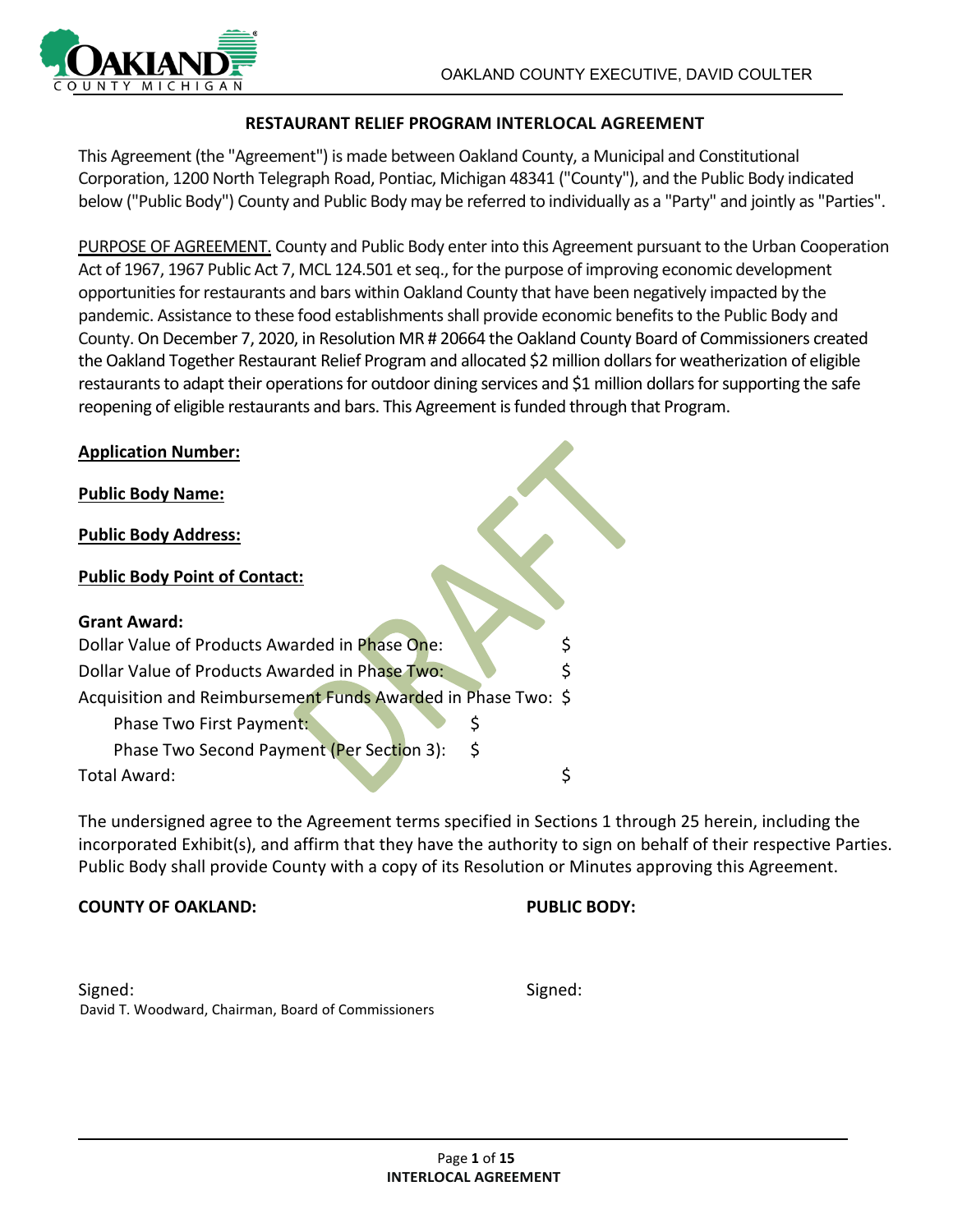

#### **Oakland County Internal Processing Information:**

**Weatherization** Fund: 10100 Dept: 1090201 Program: 133095 Account: 750462 (Provisions) if we are buying the goods OR 731598 (Regranting Program) if we are giving dollars. PCBU: GRANT Project ID: 100000003320 Activity ID: EXP

#### **Restaurant Safe Reopening**

Fund: 10100 Dept: 1090201 Program: 133095 Account: 750462 (Provisions) if we are buying the goods OR 731598 (Regranting Program) if we are giving dollars. PCBU: GRANT Project ID: 100000003321 Activity ID: EXP

In consideration of the mutual promises, obligations, representations, and assurances in this Agreement, the Parties agree to the following:

- **1. DEFINITIONS**. The following words and expressions used throughout this Agreement, whether used in the singular or plural, shall be defined, read, and interpreted as follows:
	- 1.1. Agreement means the terms and conditions of this Agreement and any other mutually agreed to written and executed modification, amendment, Exhibit and attachment.
	- 1.2. Claims mean any alleged losses, claims, complaints, demands for relief or damages, lawsuits, causes of action, proceedings, judgments, deficiencies, liabilities, penalties, litigation, costs, and expenses, including, but not limited to, reimbursement for reasonable attorney fees, witness fees, court costs, investigation expenses, litigation expenses, amounts paid in settlement, and/or other amounts or liabilities of any kind which are incurred by or asserted against County or Public Body, or for which County or Public Body may become legally and/or contractually obligated to pay or defend against, whether direct, indirect or consequential, whether based upon any alleged violation of the federal or the state constitution, any federal or state statute, rule, regulation, or any alleged violation of federal or state common law, whether any such claims are brought in law or equity, tort, contract, or otherwise, and/or whether commenced or threatened.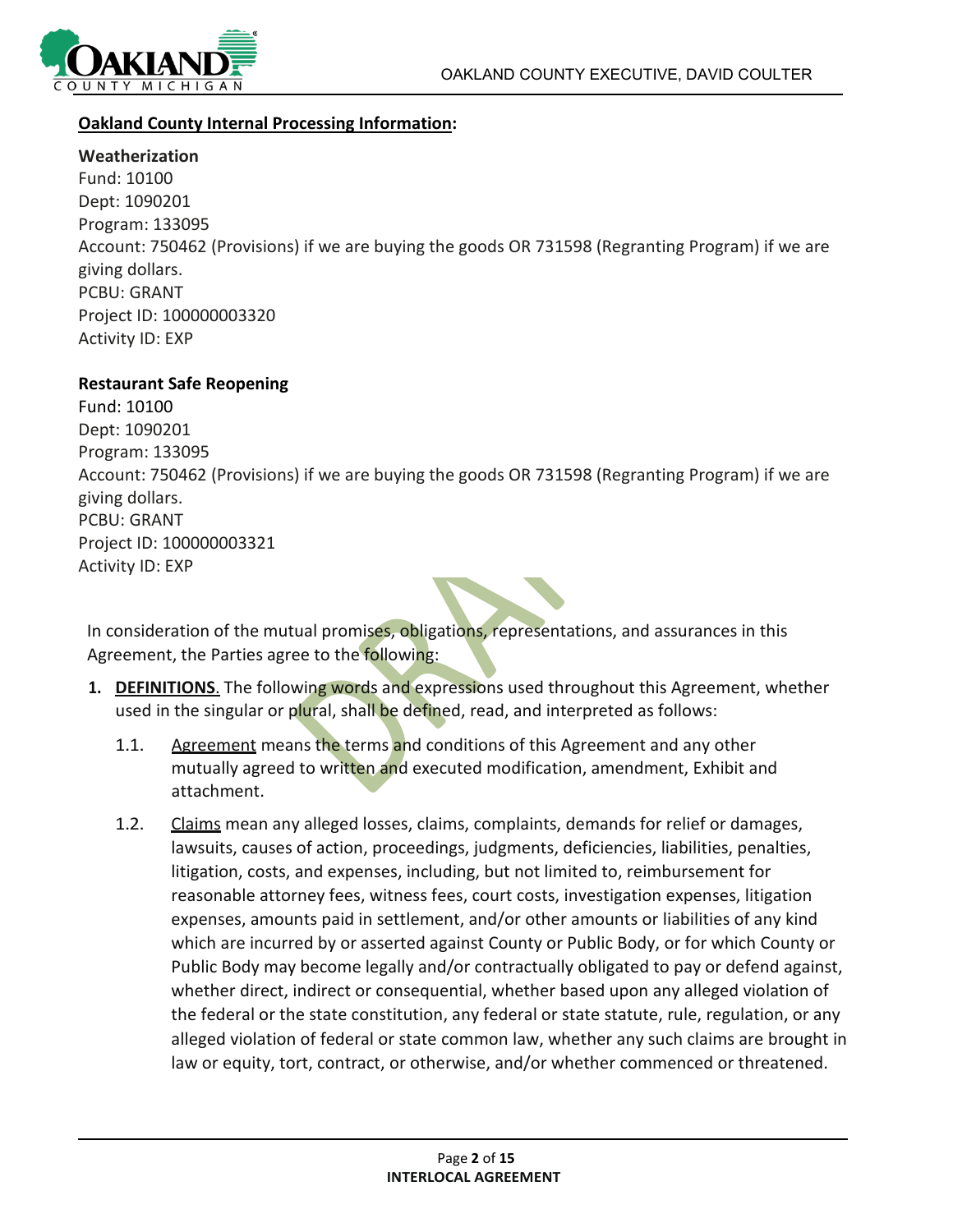

- 1.3. Confidential Information means all information and data that County is required or permitted by law to keep confidential, including records of County' security measures, including security plans, security codes and combinations, passwords, keys, and security procedures, to the extent that the records relate to ongoing security of County as well as records or information to protect the security or safety of persons or property, whether public or private, including, but not limited to, building, public works, and public water supply designs relating to ongoing security measures, capabilities and plans for responding to violations of the Michigan Anti-terrorism Act, emergency response plans, risk planning documents, threat assessments and domestic preparedness strategies.
- 1.4. County means Oakland County, Michigan a Municipal and Constitutional Corporation, including, but not limited to, all of its departments, divisions, the County Board of Commissioners, elected and appointed officials, directors, board members, council members, commissioners, authorities, committees, employees, agents, volunteers, and/or any such persons' successors.
- 1.5. Day means any calendar day beginning at  $12:00$  a.m. and ending at  $11:59$  p.m.
- 1.6. Exhibits mean the following exhibits, which are applicable to this Agreement only if they are attached to this Agreement and selected (checked) below or added later by a formal amendment to this Agreement:
	- ⊠ Exhibit I: Requirements for Products, Acquisition and Reimbursement Provided by County

**⊠ Exhibit II: Performance and Expenditure Report Form** 

☒ Exhibit III: Phase I and Phase II Product Awards

- 1.7. Grant Award means (i) the products provided by County or (ii) funding for products acquired by Public Body and/or (iii) expenditures approved by County to Public Body. The total amount of the Grant Award is listed on the first page of the Agreement and is further explained in the Exhibits.
- 1.8. Points of Contact mean the individuals designated by Public Body and identified to County to act as contacts for communication and other purposes as described herein.
- 1.9. Public Body means the Public Body indicated on the first page of this Agreement. which is an entity created by state or local authority or which is primarily funded by or through state or local authority, including, but not limited to, its council, its Board, its departments, its divisions, elected and appointed officials, directors, board members, council members, commissioners, authorities, committees, employees, agents, subcontractors, attorneys, volunteers, and/or any such persons' successors. For purposes of this Agreement, Public Body includes any Michigan court, when acting in concert with its funding unit.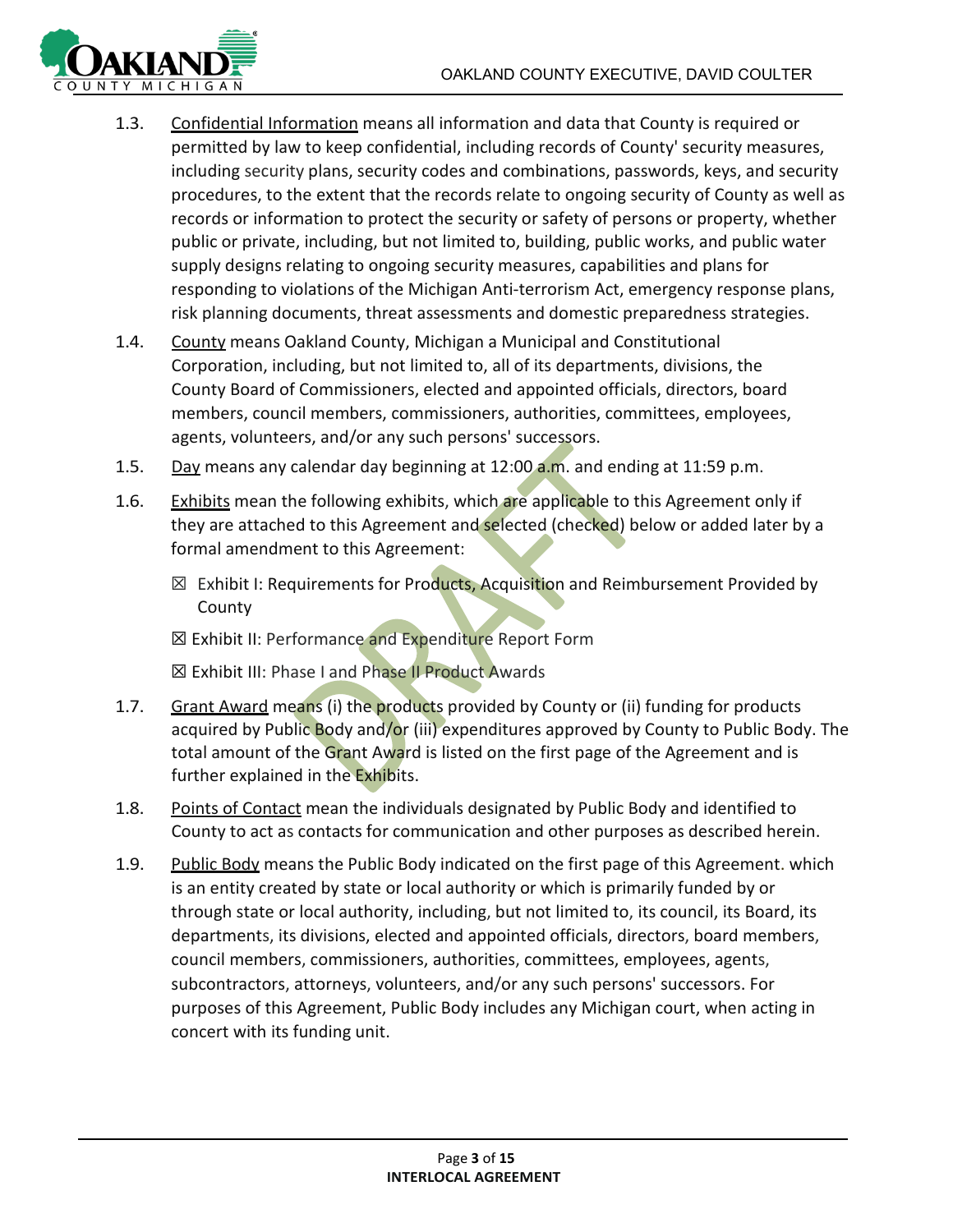

#### **2. COUNTY RESPONSIBILITIES**.

- 2.1. County has reviewed Public Body's Application and determined that Public Body is eligible to receive a Grant Award. County is not obligated or required to provide any additional services that are not specified in this Agreement.
- 2.2. County may access, use, and disclose information concerning this Agreement and the Grant Award and/or products described herein to comply with the law, such as a subpoena, court order, or Freedom of information Act request. County may refer all such requests for information to Public Body's Points of Contact for their response within the required time frame if the information requested relates to records held by Public Body. County will provide commercially reasonably assistance for the response if requested by Public Body's Points of Contact, and if reasonably able to access the requested information.

#### **3. PUBLIC BODY RESPONSIBILITIES**.

- 3.1. Public Body shall comply with all terms and conditions in this Agreement, including each selected Exhibit. Public Body certifies that all its representations in its request for products, acquisition and reimbursement submitted to County ("Application") were accurate, truthful and complete and that those statements remain true as of the effective date of this Agreement. Public Body will only provide a Grant Award as Public Body requested in its Application and as were approved by County.
- 3.2. Public Body shall designate a representative(s) to act as a Point of Contact with County. The Point of Contact's responsibilities shall include:
	- 3.2.1. Direct coordination and interaction with County staff.
	- 3.2.2. Communication with the general public when appropriate.
- 3.3. Public Body shall respond to and be responsible for Freedom of Information Act requests relating to Public Body's records, data, or other information.
	- 3.4. Public Body shall timely provide to County a Performance and Expenditure Report Form (Exhibit II) no later than forty-five (45) days after the Effective Date of the Agreement. If County approves the first Performance and Expenditure Report Form and issues a second payment to Public Body, the second Performance and Expenditure Report Form shall be provided by Public Body to County no later than July 12, 2021. Public Body shall provide receipts and other pertinent evidence to County as requested to demonstrate that the Grant Award was applied consistent with the requirements of this Agreement. If requested by County, Public Body shall provide information concerning the Grant Award to Grantor in a web-based report format.
- **4. DURATION OF INTERLOCAL AGREEMENT**. This Agreement and any amendments shall be effective when executed by both Parties with resolutions passed by the governing bodies of each Party except as otherwise specified below. The approval and terms of this Agreement and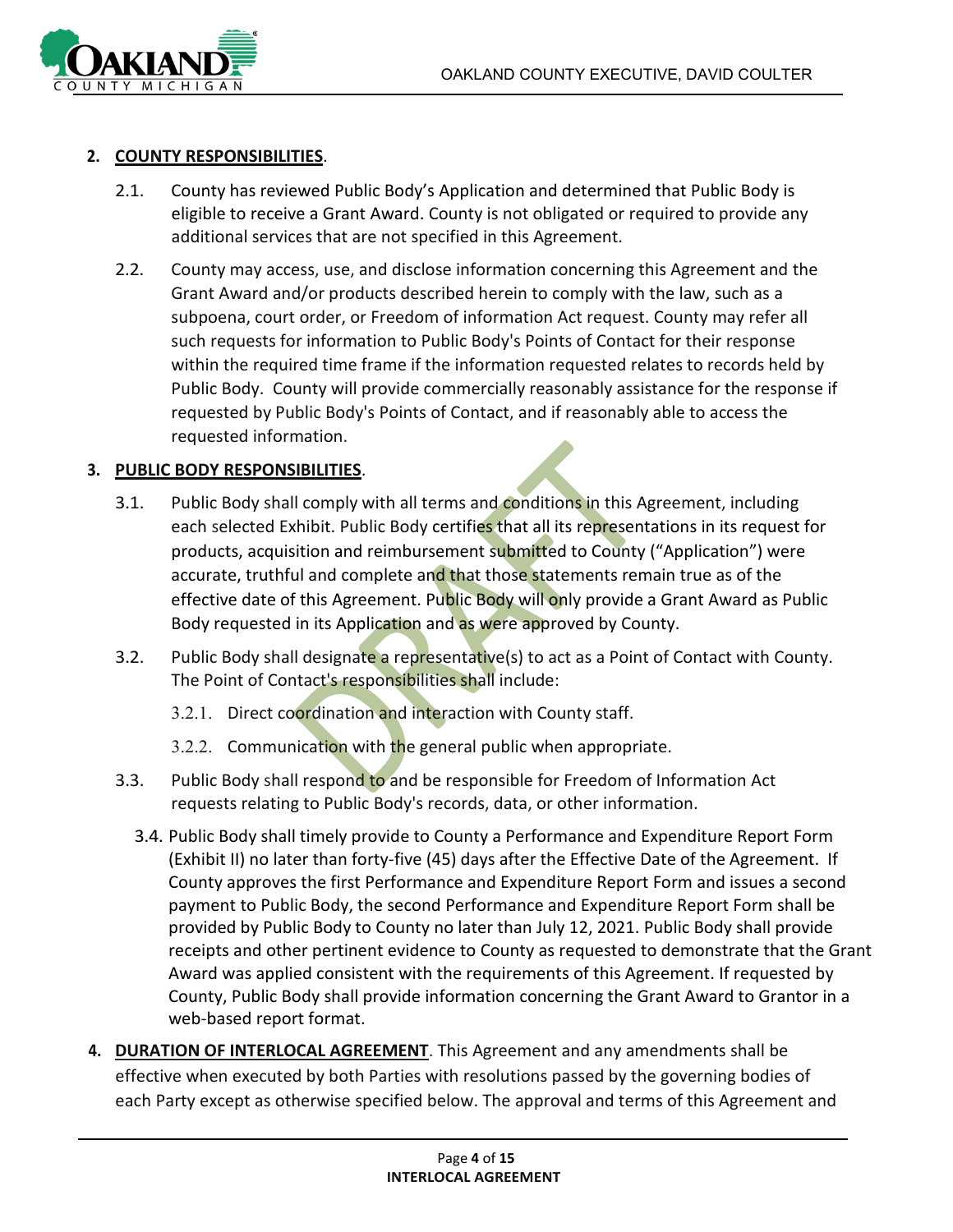

any amendments, except as specified below, shall be entered in the official minutes of the governing bodies of each Party. An executed copy of this Agreement and any amendments shall be filed by the County Clerk with the Secretary of State.

- 4.1. Notwithstanding Section 4.1, the Chairperson of the Oakland County Board of Commissioners is authorized to sign amendments to the Agreement to add Exhibits that were previously approved by the Board of Commissioners. An amendment signed by the Board Chairperson under this Section must be sent to the Election Division in the County Clerk's Office to be filed with the Agreement once it is signed by both Parties.
- 4.2. Unless extended by an Amendment, this Agreement shall remain in effect until June 30, 2021 or until cancelled or terminated by any of the Parties pursuant to the terms of the Agreement.

## **5. PAYMENTS**

5.1. If County approves providing money to Public Body as part or all of a Grant Award, County shall provide seventy (70) percent of the funds within fourteen (14) days of execution of the Agreement. County will provide thirty (30) percent of the funds within fourteen (14) days of its approval of a completed Performance and Expenditure Report Form. If Public Body fails to provide the necessary information in the Performance and Expenditure Form, County is not obligated to provide the additional thirty (30) percent of funds.

#### **6. REPAYMENTS**.

- 6.1. Public Body shall repay County any unspent monies from the Grant Award by June 30, 2021. The payment of the unspent Grant Award shall be due to County by July 12, 2021.
- 6.2. Public Body is subject to repayment to County of an amount equal to the Grant Award funds received by Public Body in the event Public Body fails to comply with the requirements of this Agreement or the Grant Award funds were used in a manner inconsistent with federal or state law.
- 6.3. If Public Body, for any reason, fails to pay County any monies not properly spent under this Agreement, Public Body agrees that unless expressly prohibited by law, County or the Oakland County Treasurer, at their sole option, shall be entitled to set off from any other Public Body funds that are in County's possession for any reason, including but not limited to, the Oakland County Delinquent Tax Revolving Fund ("DTRF"), if applicable. Any setoff or retention of funds by County shall be deemed a voluntary assignment of the amount by Public Body to County. Public Body waives any Claims against County or its Officials for any acts related specifically to County's offsetting or retaining of such amounts. This paragraph shall not limit Public Body's legal right to dispute whether the underlying amount retained by County was due and owing under this Agreement.
- 6.4. If County chooses not to exercise its right to setoff or if any setoff is insufficient to fully pay County any amounts due and owing County under this Agreement, County shall have the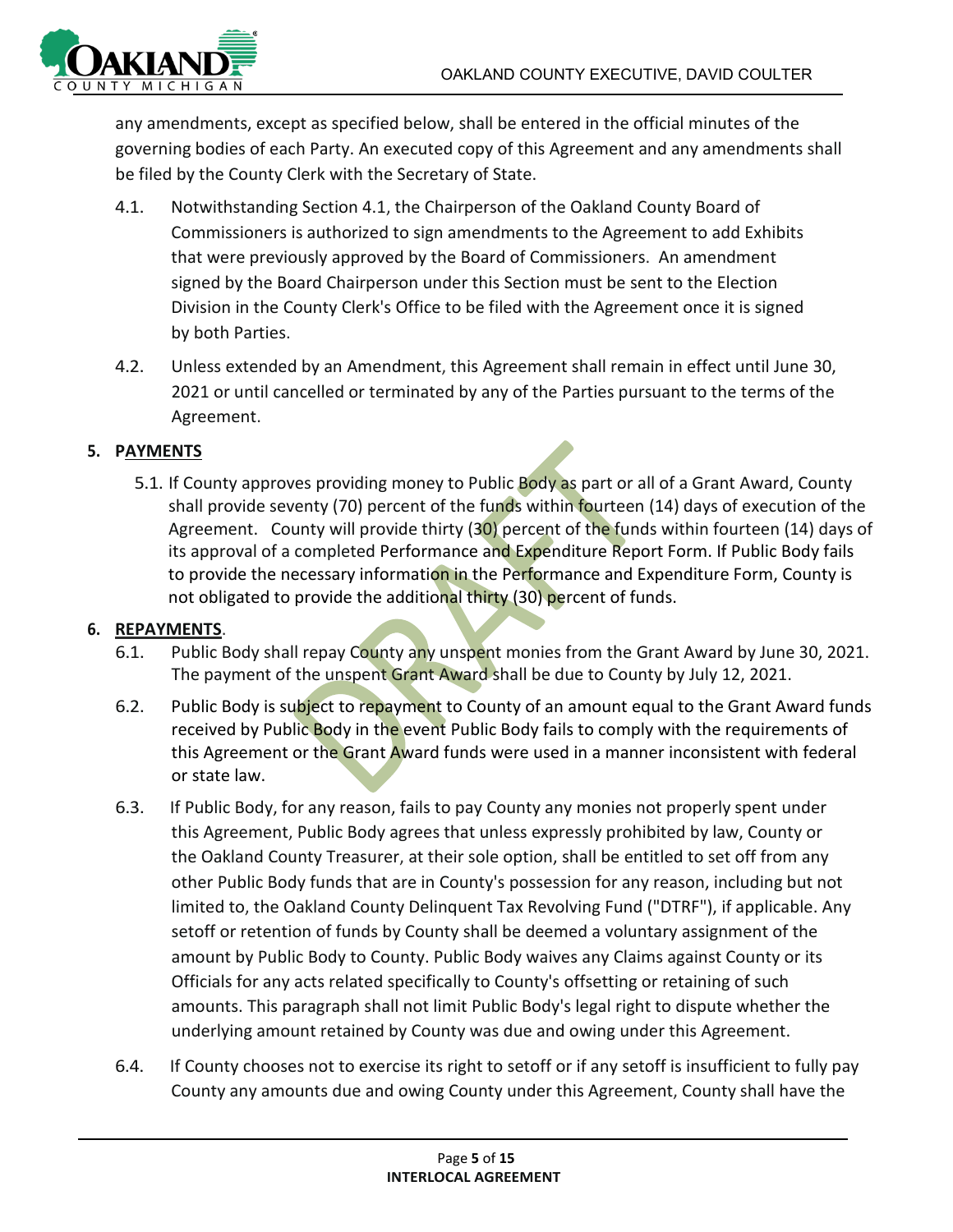

right to charge up to the then-maximum legal interest on any unpaid amount. Interest charges shall be in addition to any other amounts due to County under this Agreement. Interest charges shall be calculated using the daily unpaid balance method and accumulate until all outstanding amounts and accumulated interest are fully paid.

- 6.5. Nothing in this Section shall operate to limit County 's right to pursue or exercise any other legal rights or remedies under this Agreement or at law against Public Body to secure payment of amounts due to County under this Agreement. The remedies in this Section shall be available to County on an ongoing and successive basis if Public Body becomes delinquent in its payment. Notwithstanding any other term and condition in this Agreement, if County pursues any legal action in any court to secure its payment under this Agreement, Public Body agrees to pay all costs and expenses, including attorney fees and court costs, incurred by County in the collection of any amount owed by Public Body.
- 6.6. Either Party's decision to terminate and/or cancel this Agreement, or any one or more of the individual Exhibits identified in this Agreement, shall not relieve Public Body of any payment obligation prior to the effective date of any termination or cancellation of this Agreement. The provisions of this Subsection shall survive the termination, cancellation, and/or expiration of this Agreement.

## **7. ASSURANCES.**

- 7.1. Responsibility for Claims. Each Party shall be responsible for any Claims made against that Party by a third party, and for the acts of its employees arising under or related to this Agreement.
- 7.2. Responsibility for Attorney Fees and Costs. Except as provided in this Agreement, in any Claim that may arise from the performance of this Agreement, each Party shall seek its own legal representation and bear the costs associated with such representation, including judgments and attorney fees.
- 7.3. No Indemnification. Except as otherwise provided for in this Agreement, neither Party shall have any right under this Agreement or under any other legal principle to be indemnified or reimbursed by the other Party or any of its agents in connection with any Claim.
- 7.4. Costs, Fines, and Fees for Noncompliance. Public Body shall be solely responsible for all costs, fines, penalties, and fees associated with its acts or omissions related to this Agreement and /or for noncompliance with this Agreement.
- 7.5. Reservation of Rights. This Agreement does not, and is not intended to, impair, divest, delegate or contravene any constitutional, statutory, and/or other legal right, privilege, power, obligation, duty, or immunity of the Parties. Nothing in this Agreement shall be construed as a waiver of governmental immunity for either Party.
- 7.6. Authorization and Completion of Agreement. The Parties have taken all actions and secured all approvals necessary to authorize and complete this Agreement. The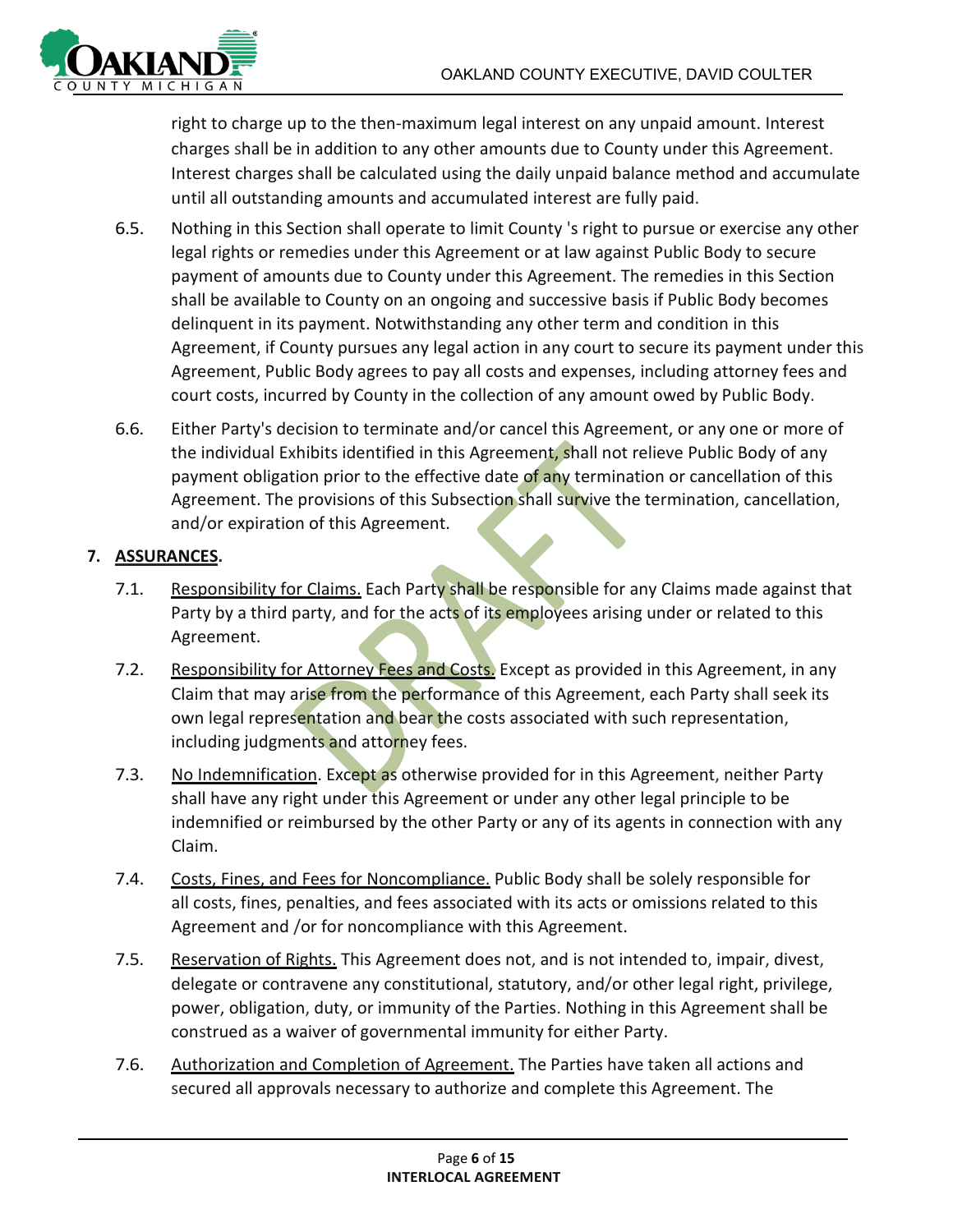

persons signing this Agreement on behalf of each Party have legal authority to sign this Agreement and bind the Parties to the terms and conditions contained herein.

7.7. Compliance with Laws. Each Party shall comply with all federal, state, and local ordinances, regulations, administrative rules, and requirements applicable to its activities performed under this Agreement.

# **8. USE OF CONFIDENTIAL INFORMATION**.

- 8.1. The Parties shall not reproduce, provide, disclose, or give access to Confidential Information to County or Public Body employees, agents, or contractors not having a legitimate need to know the Confidential Information, or to any third-party. County and Public Body shall only use the Confidential Information for performance of this Agreement. Notwithstanding the foregoing, the Parties may disclose the Confidential Information if required by law, statute, or other legal process provided that the Party required to disclose the information: (i) provides prompt written notice of the impending disclosure to the other Party, (ii) provides reasonable assistance in opposing or limiting the disclosure, and (iii) makes only such disclosure as is compelled or required. This Agreement imposes no obligation upon the Parties with respect to any Confidential Information when it can be established by legally sufficient evidence that the Confidential Information: (i) was in possession of or was known by prior to its receipt from the other Party, without any obligation to maintain its confidentiality; or (ii) was obtained from a third party having the right to disclose it, without an obligation to keep such information confidential.
- 8.2. Subject to any record retention laws or legal requirements, within five (5) business days after receiving a written request from the other Party, or upon termination of this Agreement, the receiving Party shall return or destroy all the disclosing Party's Confidential Information.

## **9. DISCLAIMER OF WARRANTIES**.

- 9.1. County services, including any goods, services, parts, supplies, equipment, or other items that are provided to Public Body under this Agreement, are provided on an "as is" and "as available" basis, "with all faults."
- 9.2. County expressly disclaims all warranties of any kind, whether express, implied, or statutory, including, but not limited to, the implied warranties of merchantability, fitness for a particular purpose, and non- infringement.
- 9.3. County makes no warranty that: (i) the goods or services will meet Public Body's requirements; or (ii) the services will be uninterrupted, timely, secure, accurate, or errorfree.

## **10. LIMITATION OF LIABILITY**.

10.1. In no event shall either Party be liable to the other Party or any other person, for any consequential, incidental, indirect, special, and/or punitive damages arising out of this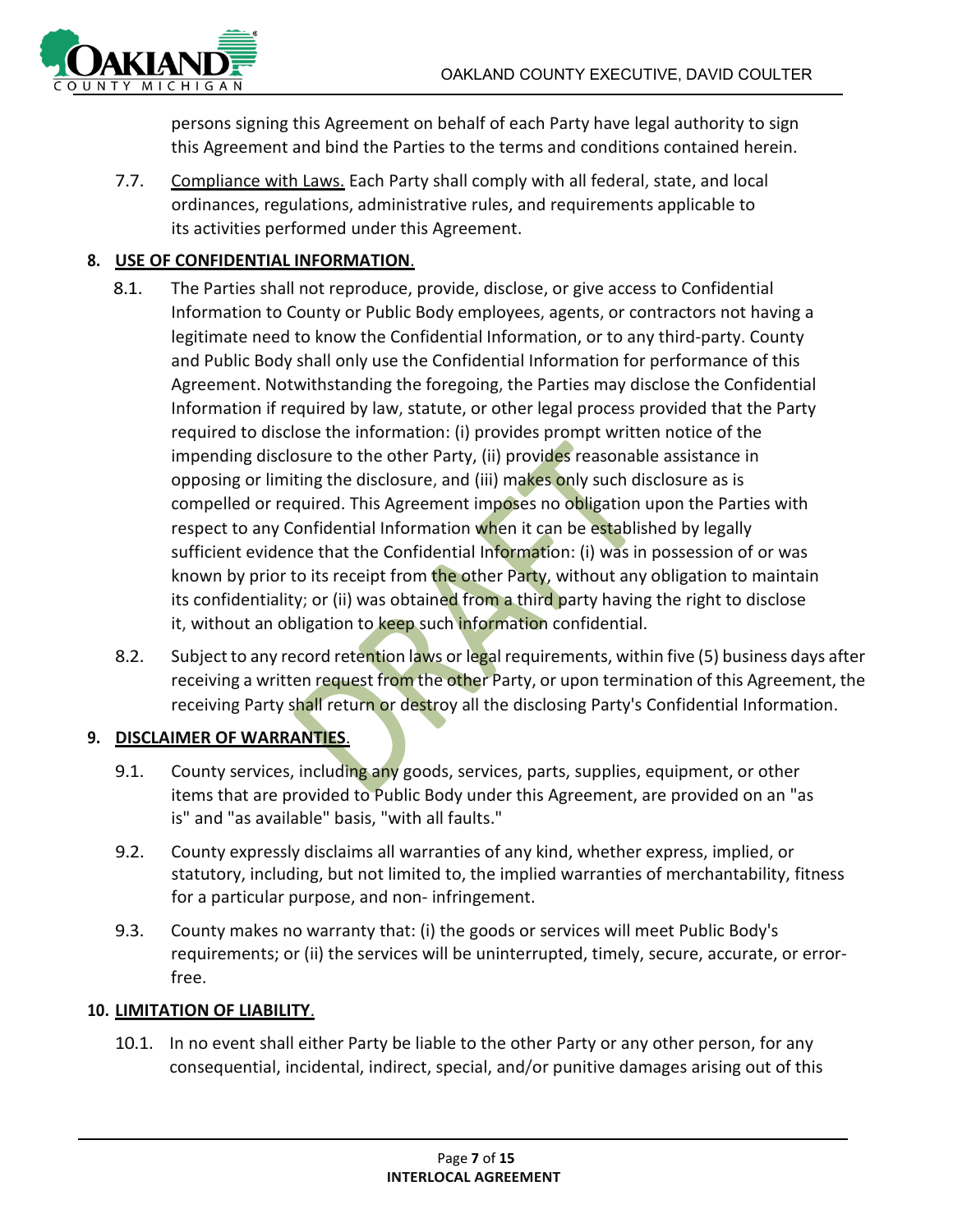

Agreement, regardless of whether the other Party has been informed of the possibility of such damages.

10.2. Notwithstanding anything to the contrary contained herein and to the extent permitted by law, the total liability of County under this Agreement (whether by reason of breach of contract, tort, equity, or otherwise) shall not exceed the amount of the goods or funding provided by County under this Agreement.

## **11. DISPUTE RESOLUTION**.

All disputes relating to the execution, interpretation, performance, or nonperformance of this Agreement involving or affecting the Parties may first be submitted to County's Deputy responsible for the Department of Economic Development and Public Body's Agreement Administrator/Point of Contact for possible resolution. County's Deputy and Public Body's Agreement Administrator/Point of Contact may promptly meet and confer in an effort to resolve such dispute. If they cannot resolve the dispute in five (5) business days, the dispute may be submitted to the chief executive officials of each Party or their designees. The chief executive officials or their designees may meet promptly and confer in an effort to resolve such dispute.

## **12. TERMINATION OR CANCELLATION OF AGREEMENT**.

- 12.1. Either Party may terminate or cancel this entire Agreement or any one of the Services described in the attached Exhibits, upon fifteen (15) days written notice, if either Party decided, in its sole discretion, to terminate this Agreement or one of the Exhibits, for any reason including convenience.
- 12.2. Early termination fees may apply to Public Body if provided for in the Exhibits.
- 12.3. The effective date of termination and /or cancellation shall be clearly stated in the written notice. Either the County Executive or the Board of Commissioners is authorized to terminate this Agreement for County under this provision. A termination of one or more of the Exhibits which does not constitute a termination of the entire Agreement may be accepted on behalf of County by its Director of Economic Development.

#### **13. SUSPENSION OF SERVICES**.

County, through its Director of Economic Development, may immediately suspend Services for any of the following reasons: (i) requests by law enforcement or other governmental agencies; (ii) engagement by Public Body in fraudulent or illegal activities relating to the Services provided herein; (iii) breach of the terms and conditions of this Agreement; or (iv) unexpected technical or security issues. The right to suspend Services is in addition to the right to terminate or cancel this Agreement according to the provisions in Section 11. County shall not incur any penalty, expense or liability if Services are suspended under this Section.

- **14. DELEGATION OR ASSIGNMENT**. Neither Party shall delegate or assign any obligations or rights under this Agreement without the prior written consent of the other Party.
- **15. NO EMPLOYEE-EMPLOYER RELATIONSHIP**. Nothing in this Agreement shall be construed as creating an employee-employer relationship between County and Public Body. At all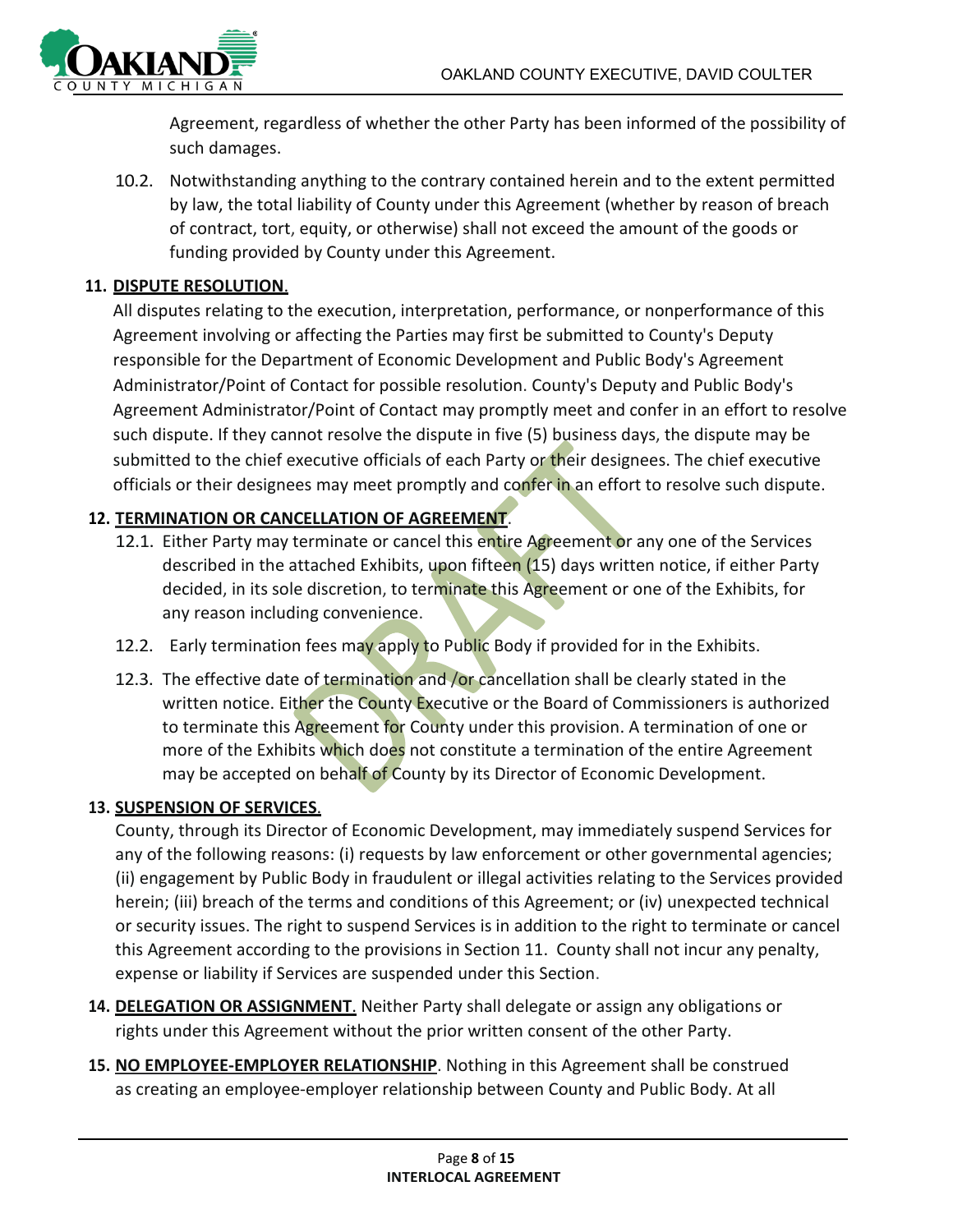

times and for all purposes under this Agreement, the Parties' relationship to each other is that of an independent contractor. Each Party will be solely responsible for the acts of its own employees, contractors, agents, and servants during the term of this Agreement. No liability, right or benefits arising out of an employer/employee relationship, either express or implied, shall arise or accrue to either Party as a result of this Agreement.

- **16. NO THIRD-PARTY BENEFICIARIES**. Except as provided for the benefit of the Parties, this Agreement does not and is not intended to create any obligation, duty, promise, contractual right or benefit, right to indemnification, right to subrogation, and/or any other right in favor of any other person or entity.
- **17. NO IMPLIED WAIVER**. Absent a written waiver, no act, failure, or delay by a Party to pursue or enforce any rights or remedies under this Agreement shall constitute a waiver of those rights with regard to any existing or subsequent breach of this Agreement. No waiver of any term, condition, or provision of this Agreement, whether by conduct or otherwise, in one or more instances shall be deemed or construed as a continuing waiver of any term, condition, or provision of this Agreement. No waiver by either Party shall subsequently affect its right to require strict performance of this Agreement.
- **18. SEVERABILITY**. If a court of competent jurisdiction finds a term or condition of this Agreement to be illegal or invalid, then the term or condition shall be deemed severed from this Agreement. All other terms, conditions, and provisions of this Agreement shall remain in full force.
- **19. PRECEDENCE OF DOCUMENTS**. In the event of a conflict between the terms and conditions of any of the documents that comprise this Agreement, the terms in the Agreement shall prevail and take precedence over any allegedly conflicting terms and conditions in the Exhibits or other documents that comprise this Agreement.
- **20. CAPTIONS**. The section and subsection numbers, captions, and any index to such sections and subsections contained in this Agreement are intended for the convenience of the reader and are not intended to have any substantive meaning. The numbers, captions, and indexes shall not be interpreted or be considered as part of this Agreement. Any use of the singular or plural, any reference to gender, and any use of the nominative, objective or possessive case in this Agreement shall be deemed the appropriate plurality, gender or possession as the context requires.
- **21. FORCE MAJEURE**. Notwithstanding any other term or provision of this Agreement, neither Party shall be liable to the other for any failure of performance hereunder if such failure is due to any cause beyond the reasonable control of that Party and that Party cannot reasonably accommodate or mitigate the effects of any such cause. Such cause shall include, without limitation, acts of God, fire, explosion, vandalism, national emergencies, insurrections, riots, wars, strikes, lockouts, work stoppages, other labor difficulties, or any law, order, regulation, direction, action, or request of the United States government or of any other government. Reasonable notice shall be given to the affected Party of any such event.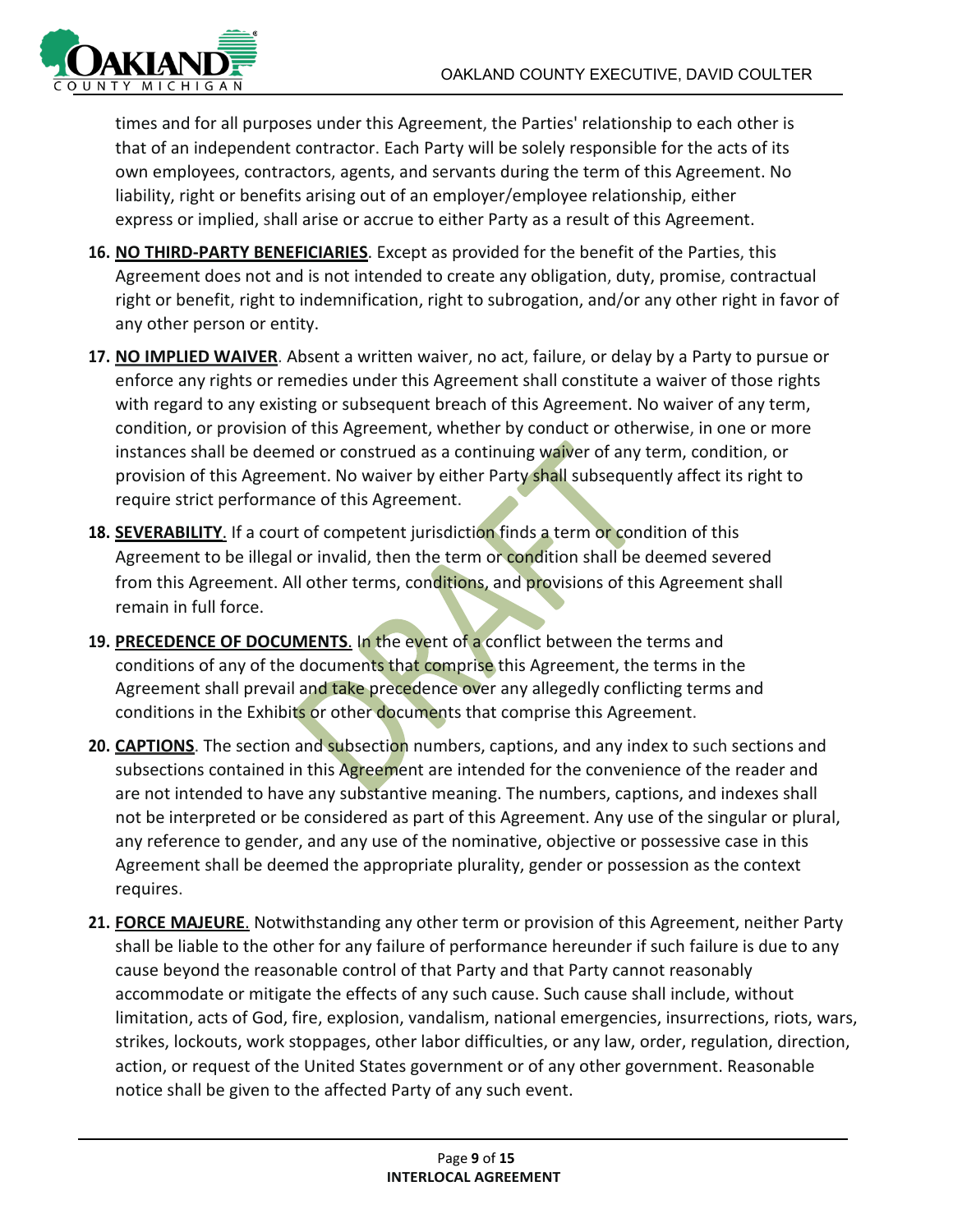

- **22. NOTICES**. Except as otherwise provided in the Exhibits, notices given under this Agreement shall be in writing and shall be personally delivered, sent by express delivery service, certified mail, or first-class U.S. mail postage prepaid, and addressed to the person listed below. Notice will be deemed given on the date when one of the following first occur: (i) the date of actual receipt; (ii) the next business day when notice is sent express delivery service or personal delivery; or (iii) three days after mailing first class or certified U.S. mail.
	- 22.1. If Notice is sent to County, it shall be addressed and sent to 1) County's Director of Economic Development, 2100 Pontiac Lake Road, Waterford, Michigan 48328, and 2) the Chairperson of the Oakland County Board of Commissioners, 1200 North Telegraph Road, Pontiac, Michigan 48341.
	- 22.2. If Notice is sent to Public Body, it shall be addressed to the Point of Contact and Address of the Public Body indicated on the first page of the Agreement.
	- 22.3. Either Party may change the individual to whom Notice is sent and/or the mailing address by notifying the other Party in writing of the change.
- **23. GOVERNING LAW/CONSENT TO JURISDICTION AND VENUE**. This Agreement shall be governed, interpreted, and enforced by the laws of the State of Michigan. Except as otherwise required by law or court rule, any action brought to enforce, interpret, or decide any Claim arising under or related to this Agreement shall be brought in the 6th Judicial Circuit Court of the State of Michigan, the 50th District Court of the State of Michigan, or the United States District Court for the Eastern District of Michigan, Southern Division, as dictated by the applicable jurisdiction of the court. Except as otherwise required by law or court rule, venue is proper in the courts set forth above.
- 24. **SURVIVAL OF TERMS**. The following terms and conditions shall survive and continue in full force beyond the termination or cancellation of this Contract (or any part thereof) until the terms and conditions are fully satisfied or expire by their nature: Definitions (Section 1); Assurances (Section 7); Use of Confidential Information (Section 8); Limitation of Liability (Section 9); Dispute Resolution (Section 11); No Employee-Employer Relationship (Section 15); No Third-Party Beneficiaries (Section 16); No Implied Waiver (Section 17); Severability (Section 18); Precedence of Documents (Section 19); Force Majeure (Section 21); Governing Law/Consent to Jurisdiction and Venue (Section 23); Survival of Terms (Section 24); Entire Agreement (Section 25).

#### **25. ENTIRE AGREEMENT**.

- 25.1. This Agreement represents the entire agreement and understanding between the Parties regarding the Services described in the attached Exhibits. Regarding those Services, this Agreement supersedes all other oral or written agreements between the Parties.
- 25.2. The language of this Agreement shall be construed as a whole according to its fair meaning, and not construed strictly for or against any Party.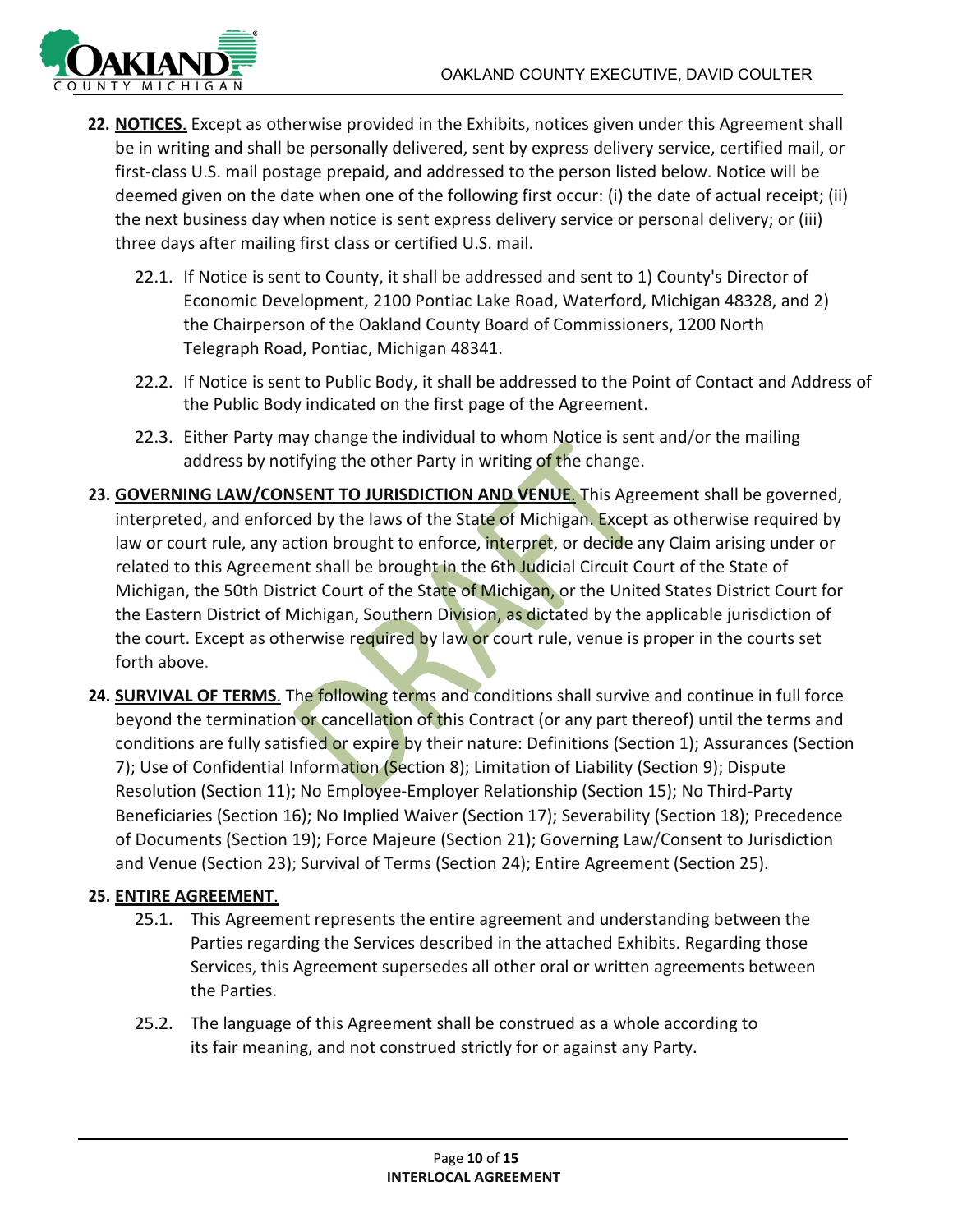

## **EXHIBIT I**

#### **REQUIREMENTS FOR PRODUCTS, ACQUISITION AND REIMBURSEMENT FUNDS PROVIDED BY COUNTY**

Public Body has/shall receive products, acquisition and reimbursement funds as indicated on the first page of the Agreement, to assist restaurants and/or bars to expand outdoor dining and re-open safely.

- 1. Requirements for receipt of products, acquisition and reimbursement funds to assist restaurants and/or bars to expand outdoor dining and re-open safely
	- a. If applicable, Public Body has consulted with its Chamber of Commerce, DDA, CIA, other development authority or downtown management organization for its input on which restaurants/bars are ideal candidates to benefit from resources provided by County under this Agreement.
	- b. Public Body agrees that in order to receive products, acquisition and reimbursement funds the Public Body shall:
		- i. Maintain records of all acquisitions and reimbursements for a period of five (5) years.
		- ii. Advise the restaurant/bar receiving products or reimbursement that the restaurant/bar is responsible for any taxes associated such receipt.
		- iii. Advise the restaurant/bar that any arrangements they may make for the installation of Greenhouses and other Weatherization supplies, is not covered by this Agreement. County shall not in be a party to the installation contract/terms.
		- iv. Ensure that all zoning and building codes that allow for the assembly, set up and maintenance of Weatherization equipment/supplies as well as the use of outdoor sanitation stations, are being properly followed and there is compliance with all public safety and fire codes/ordinances.
		- v. Ensure compliance with all zoning, building and public safety/fire codes and ordinances that allow for electric heaters and/or propane heaters to be placed in/or near Dining Structures.
		- vi. Inspect all installations in compliance with ADA and all public safety and fire safety codes and ordinances and ensure the restaurant remains in compliance of these requirements.
		- vii. Comply with all current and future, State and County Public Health Orders concerning the use and/or occupancy of outdoor dining temporary structures.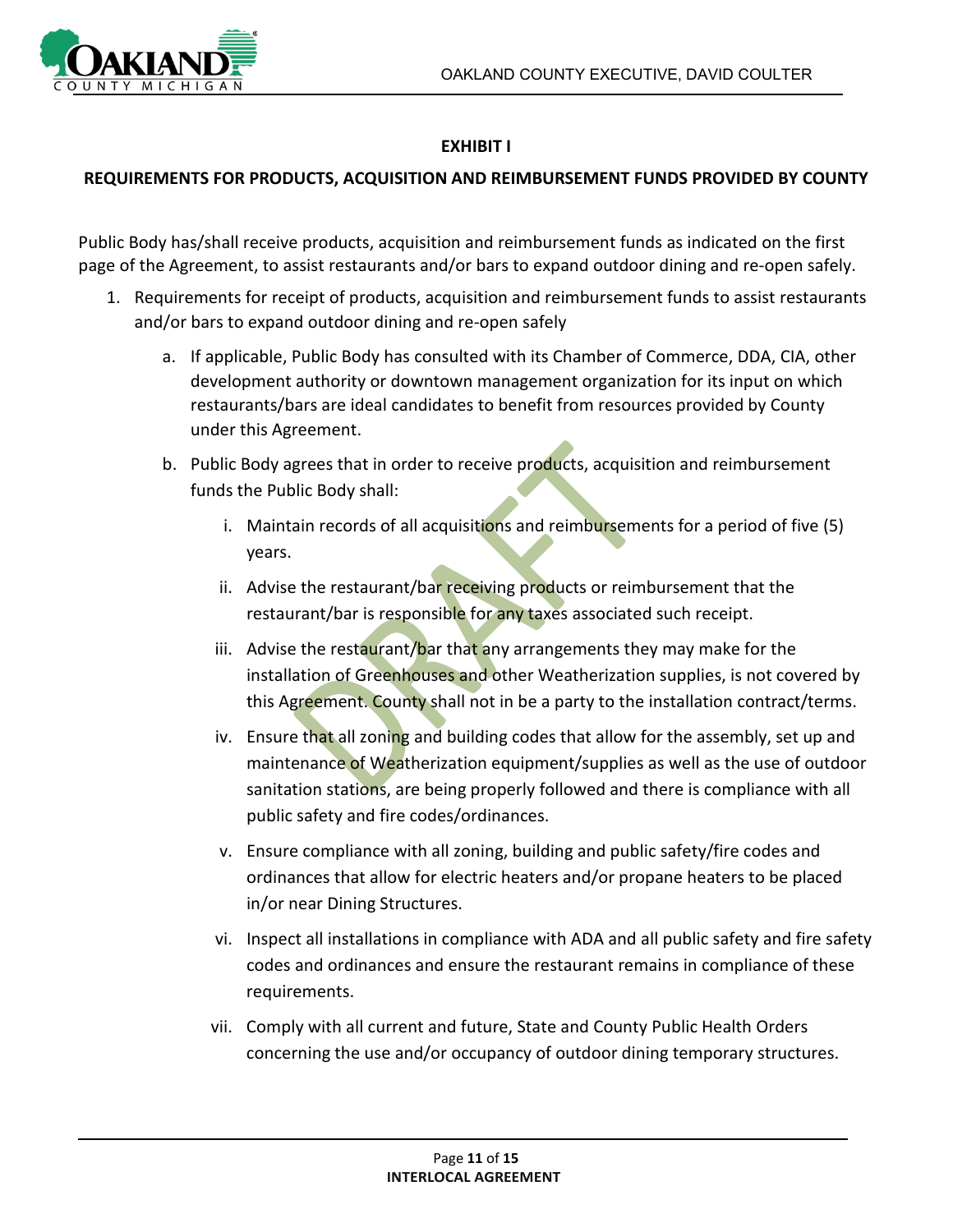

- viii. Ensure compliance with the Michigan Liquor Control Code Act 58 of 1998, if Dining Structures are used by restaurants/bars in a Social District established by Public Body by qualified licensees who obtain a social district permit under MCL 436.1551.
- 2. Eligible use of products, acquisition and reimbursement funds to assist restaurants and/or bars to expand outdoor dining and re-open safely.
	- a. Public Body may maintain ownership of products provided by County that were not provided to restaurants/bars.
	- b. Public Body may use acquisition funds to purchase the following types of products:
		- Tents
		- Igloos and greenhouses
		- Outdoor propane heaters
		- Propane refill programs
		- Plastic A-Frame sidewalk signs 24x36
		- Picnic tables, outdoor tables and seating
		- Materials to construct platforms, railings and ramps
		- Materials to construct outdoor seating areas
		- Electrostatic sprayers & disinfectant solution
		- Sanitation stations (fixed and portable)
		- Refill wipes and liquid hand sanitizer for sanitation stations
		- Foot operated door pulls
		- General Personal Protective Equipment (PPE) and supplies
		- Other requested items as determined appropriate by County
	- c. Public Body may maintain ownership of the products it purchased as well as the products provided by the County that were not provided to restaurants/bars.
	- d. Public Body may use reimbursement funds to reimburse themselves, restaurants, bars, cafes, downtown development authorities and other downtown and corridor management organizations for the following types of products, labor, services and fees.

#### Products

- Tents
- Igloos and greenhouses
- Outdoor propane heaters
- Propane refill programs
- Plastic A-Frame sidewalk signs 24x36
- Picnic tables, outdoor tables and seating
- Materials to construct platforms, railings and ramps
- Materials to construct outdoor seating areas
- Electrostatic sprayers & disinfectant solution
- Sanitation stations and Installation materials (fixed and portable)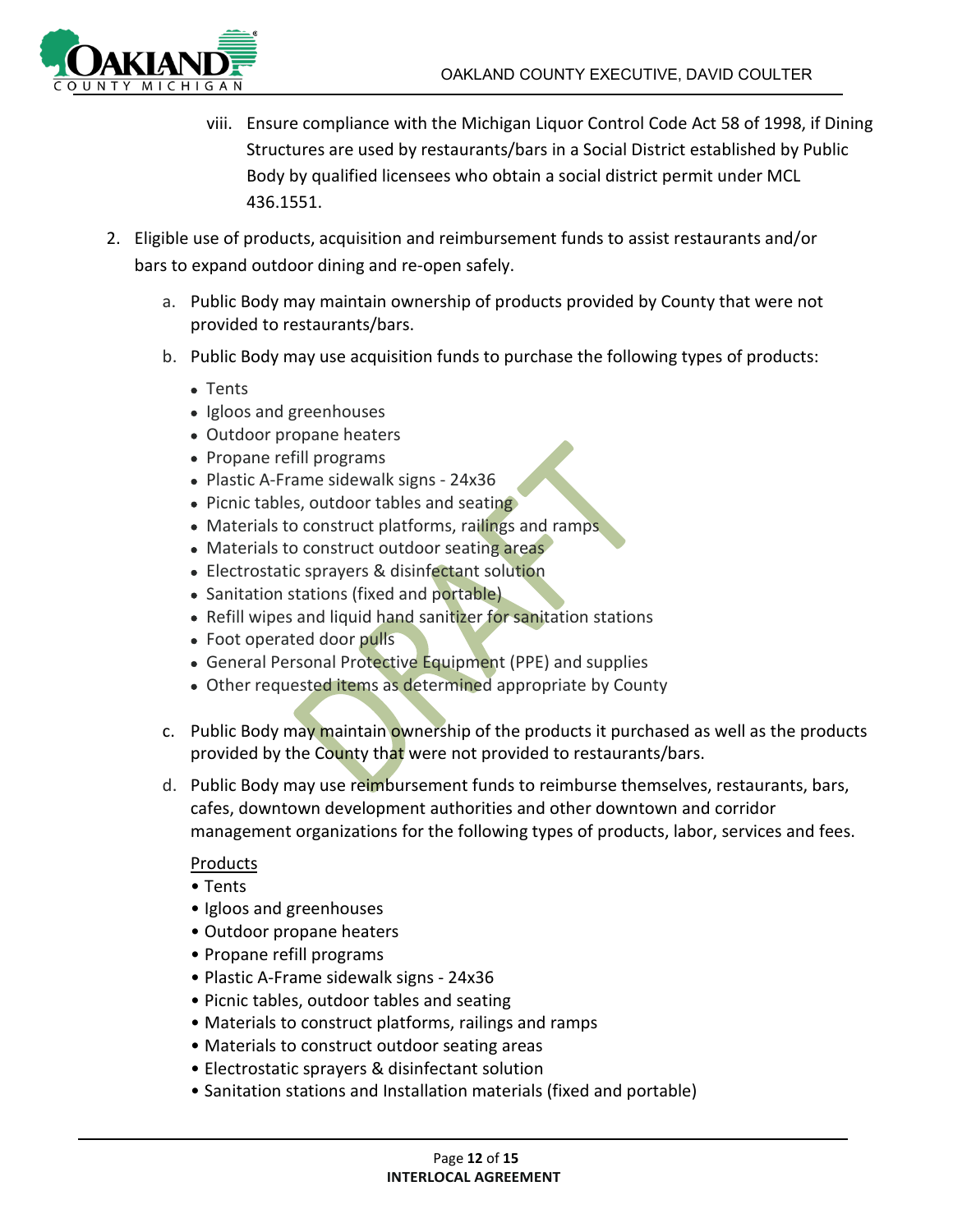

- Refill wipes and liquid hand sanitizer for sanitation stations
- Foot operated door pulls
- General Personal Protective Equipment (PPE) and supplies
- Other requested items as determined appropriate by Oakland County

#### Labor, services and fees

- Installation/setup of Igloos and greenhouses
- Labor to construct platforms, railings and ramps
- Labor to construct outdoor seating areas
- Labor to install fixed location sanitation stations
- Technology related services or fees to upgrade websites and install apps for online ordering or delivery
- Technology related services or fees to install point of sale systems to minimize employee – customer contact
- \$250 Social District Permit Fee paid by business to the State in cities, villages and townships that have established a Social District under MCL 436.1551
- Other requested items as determined appropriate by Oakland County.
- 3. Public Body shall only use reimbursement funds for eligible expenses incurred between July 1, 2020 through June 30, 2021.
- 4. Public Body shall not provide a single business with a reimbursement greater than \$10,000.
- 5. Salary or wages for employees of Public Body, Chambers of Commerce, restaurants, bars, cafes, downtown development authorities and other downtown and corridor management organizations are not eligible for reimbursement.
- 6. For all Grant Awards County recommends that Public Body give priority to restaurants, bars, and cafes that did not receive a direct grant through the Oakland Together Restaurant Relief Grant Program. Oakland County will provide a list of direct grant recipients to Public Body.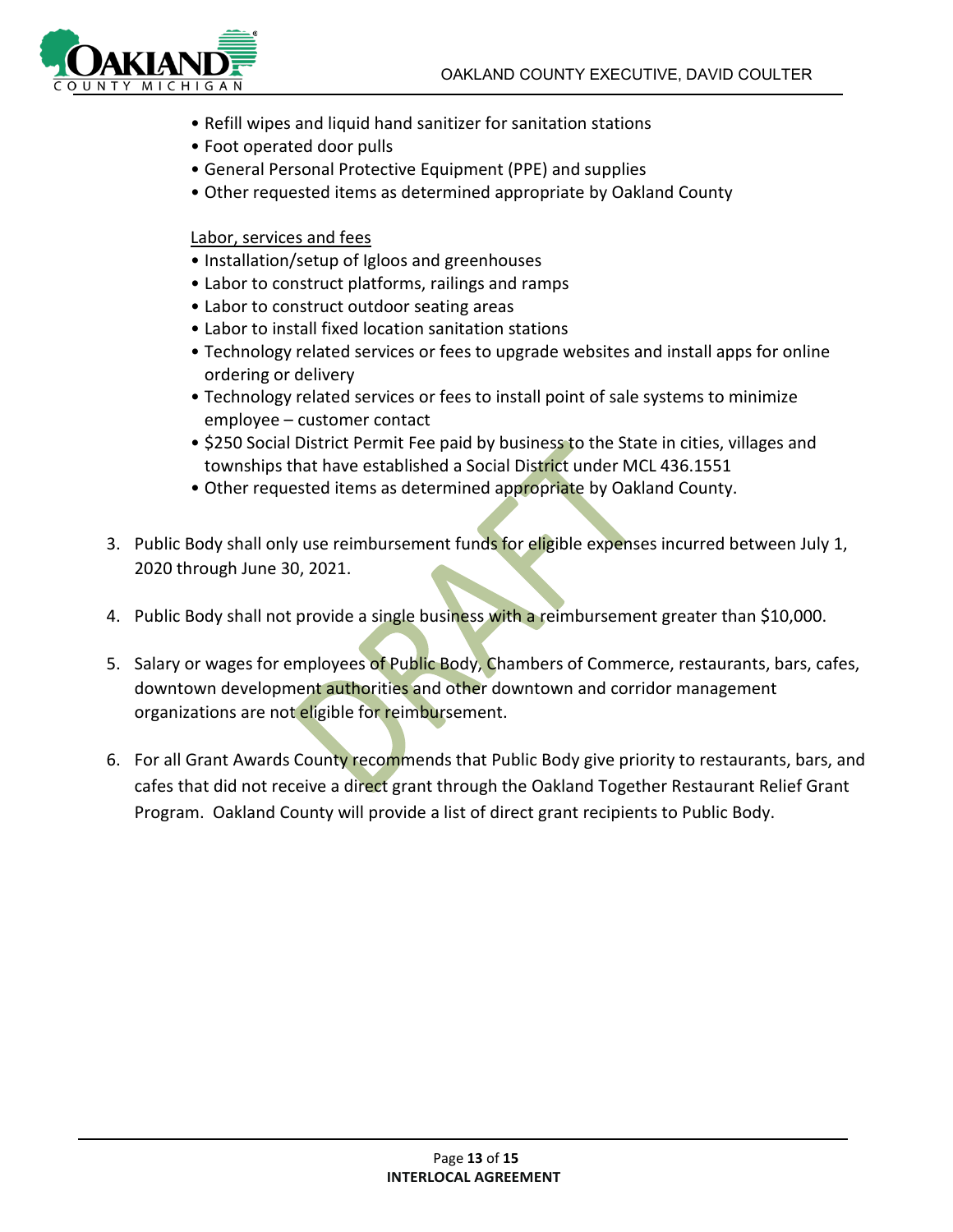

#### **Exhibit II: Performance and Expenditure Report**

#### **Restaurant Relief Program**

Public Body Name: Public Body address: Application ID Number:

Contact information for the person submitting the report: Name: Title: Phone:

Email:

- 1. If the Public Body received a Phase One Grant Award, please describe how and where the awarded products were used:
- 2. If the Public Body received Products as part of the Phase Two Grant Award, please describe how and where the awarded products were used:
- 3. If the Public Body received acquisition funds as part of Phase Two Grant Award, please provide the following information:
	- Products purchased and cost
	- Did the Public Body maintain ownership or give the product to a restaurant/bar?
	- Total amount of all purchases
- 4. If the Public Body received reimbursement funds as part of Phase Two Grant Award, please provide the following information:
	- Products reimbursed, who received reimbursement and cost
	- Labor, services and fees reimbursed, who received reimbursement and cost
	- Total amount of all reimbursements